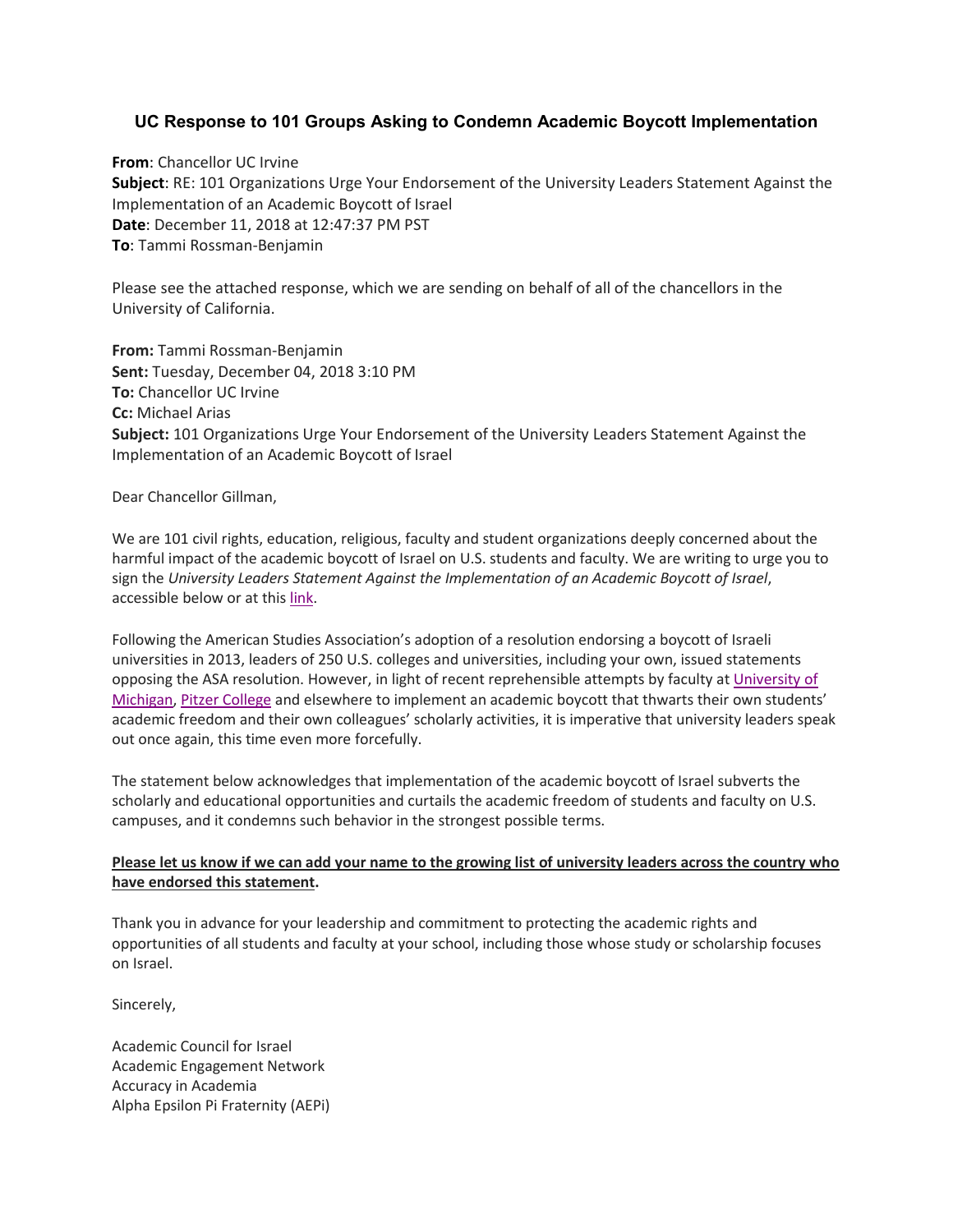Alums for Campus Fairness - Columbia University Alums for Campus Fairness - National Alums for Campus Fairness - Swarthmore Alums for Campus Fairness - UC Davis Alums for Campus Fairness - UC Riverside Alums for Campus Fairness - UCLA Alums for Campus Fairness - University of Michigan AMCHA Initiative America Israel Cooperative Enterprise American Association of Jewish Lawyers and Jurists American Council of Trustees and Alumni American Institute for Jewish Research American Jewish International Relations Institute American Truth Project American Zionist Movement Americans for Peace and Tolerance Association of Reform Zionists of America (ARZA) B'nai B'rith International BEAR: Bias Education, Advocacy & Resources Binghamton University Zionist Organization (BUZO) Bobcats for Israel at Ohio University Boston Israel Action Committee Brandeis Center for Human Rights Under Law Buckeyes for Israel (Ohio State University) Bulldogs for Israel (Brooklyn College) Campus Anti-Semitism Task Force of the North Shore Center for Righteousness and Integrity Christians and Jews United for Israel Club Z Coalition for Jewish Values Committee for Accuracy in Middle East Reporting in America (CAMERA) Congregation Beth El Israel Committee CUFI on Campus Dartmouth Students for Israel Davis Faculty for Israel Eagles Wings Endowment for Middle East Truth (EMET) Facts and Logic About the Middle East (FLAME) Grandchildren of Holocaust Survivors Hasbara Fellowships Hoos for Israel (University of Virginia) Institute for Black Solidarity with Israel Iranian American Jewish Federation Iranian Jewish Women's Organization Israel Allies Foundation Israel in NYC Israel Matters Israel Peace Initiative (IPI) Israeli-American Civic Action Network Israeli-American Civic Education Institute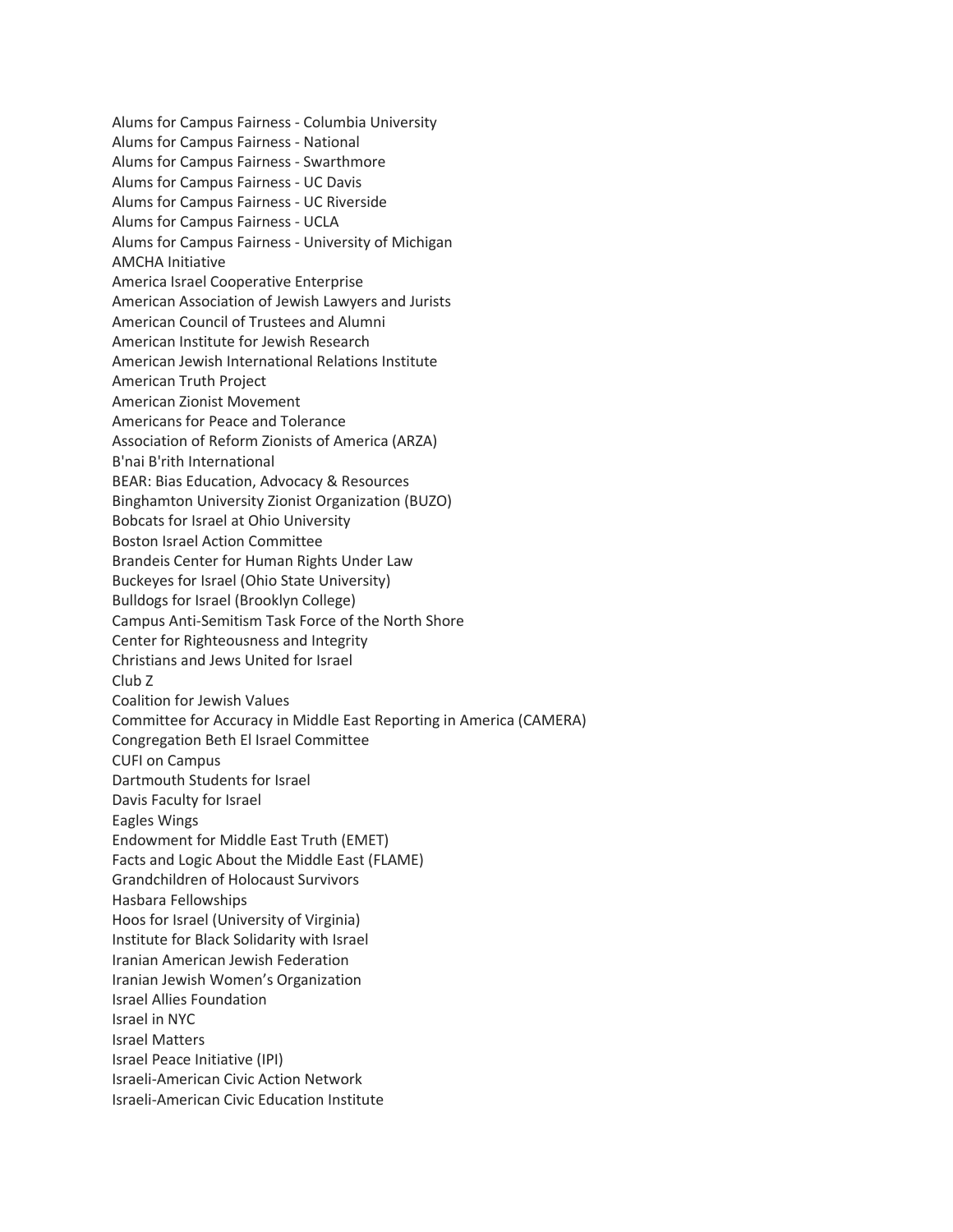JAM Jerusalem U Jewish War Veterans of the USA Jews Indigenous to the Middle East and North Africa (JIMENA) Knights for Israel (University of Central Florida) Mercaz USA Merrick-Bellmore Jewish Community Council Middle East Forum Middle East Political and Information Network (MEPIN) National Conference on Jewish Affairs National Council of Young Israel **NCSY** NH4Israel Oral Roberts University United for Israel Club Proclaiming Justice to the Nations Rabbinical Alliance of America Religious Zionists of America Rhode Island Coalition for Israel Roc4Israel Russian Jewish Community Foundation Scholars for Peace in the Middle East Simon Wiesenthal Center Slugs for Israel (University of California Santa Cruz) StandWithUs StandWithUs Saidoff Legal Department Stop BDS on Campus Students and Parents Against Campus Anti-Semitism Students Supporting Israel at Chapman University Students Supporting Israel at City College of New York Students Supporting Israel at Columbia Students Supporting Israel at Drake University Students Supporting Israel at Penn State University Students Supporting Israel at San Jose State University Students Supporting Israel at UC Irvine Students Supporting Israel at UC Santa Barbara Students Supporting Israel at UCLA Students Supporting Israel at University of Minnesota Students Supporting Israel National Students Supporting Israel of Santa Monica College Swarthmore Students for Israel The Israel Christian Nexus The Israel Project Tufts Friends of Israel WoMen For All Young Jewish Conservatives Zionist Organization of America ZOA's Fuel for Truth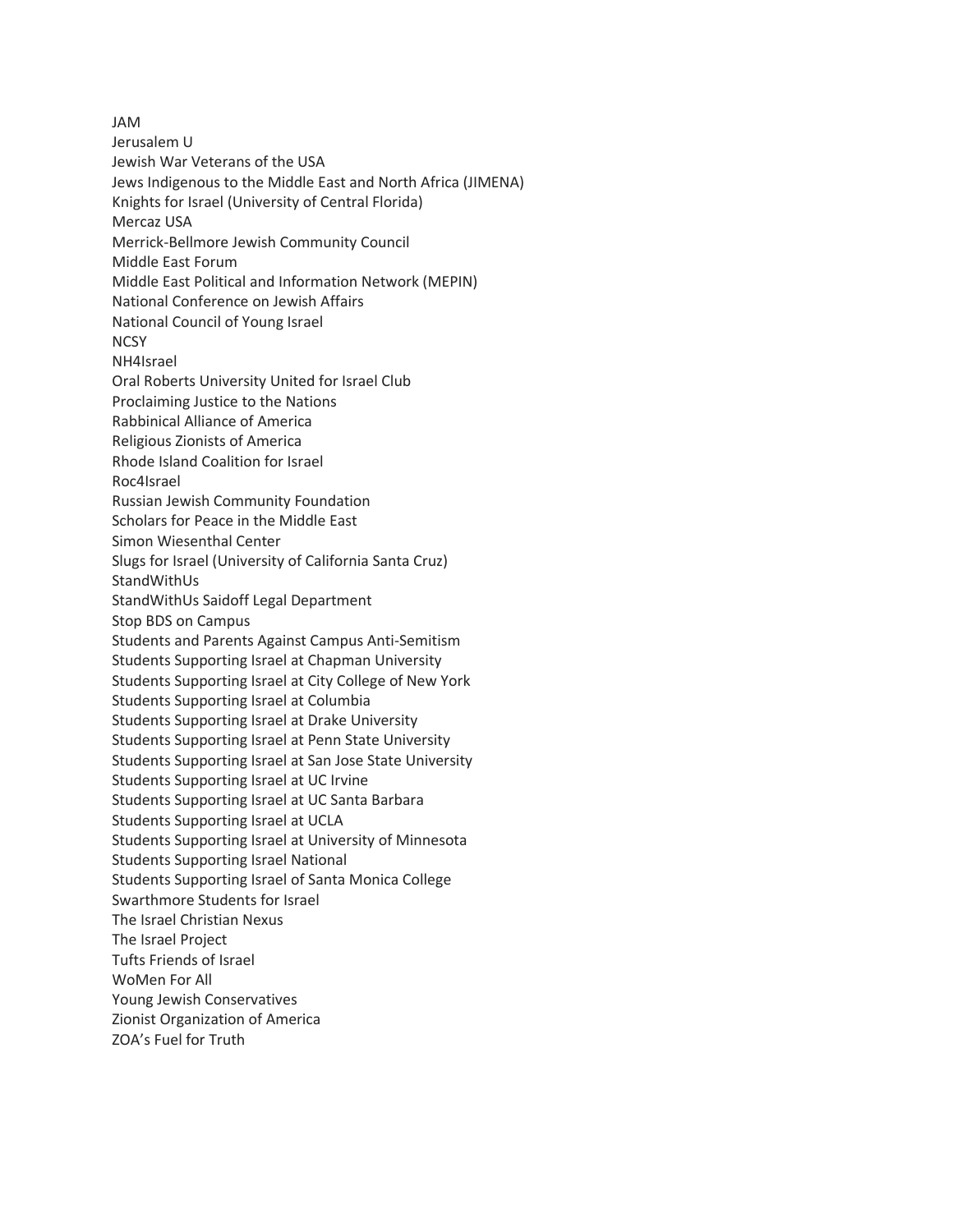#### \*\*\*\*\*\*\*\*\*\*\*\*\*\*

### **University Leaders Statement Against the Implementation of an Academic Boycott of Israel**

Individual faculty members and students have the free speech right to declare their public approval of an academic boycott of Israel. However, we are concerned at the prospect of some individuals on our campuses actually proceeding to implement an academic boycott by complying with the 2014 guidelines of the Palestinian Academic and Cultural Boycott of Israel (PACBI). Implementing these guidelines will not only inflict serious harm on Israeli academic institutions, but on faculty and students at our own schools as well.

Among a wide range of recommended practices, PACBI guidelines specifically urge members of the academic community "to boycott and/or work towards the cancellation or annulment of events, activities, agreements, or projects involving Israeli academic institutes or that otherwise promote the normalization of Israel in the global academy…or violate the BDS guidelines." Were faculty or students on our campuses to fully implement these guidelines, they would be engaging in activities that directly and substantively harm their own students and colleagues, including:

- Undermining a faculty member's collaborative research or teaching projects with Israeli universities and scholars;
- Interfering with the equal non-discriminatory treatment of all applicants for admissions to graduate programs;
- Disrupting and shutting down events featuring Israeli leaders or scholars organized by their colleagues or students;
- Working toward the closure of their own university's study abroad programs in Israel; and
- Refusing to write letters of recommendation for their students who want to pursue studies in Israel.

All of these actions to implement academic boycotts of Israel subvert the scholarly and educational opportunities or curtail the academic freedom of colleagues and students who are members of our own campus communities. Some of the actions above, along with other forms of personal assault, are carried out by students as well. **Treating one's own students or faculty colleagues as collateral damage to a political agenda is wrong and violates the principles of collegiality and academic integrity central to our institutions. We condemn such behavior in the strongest terms.**